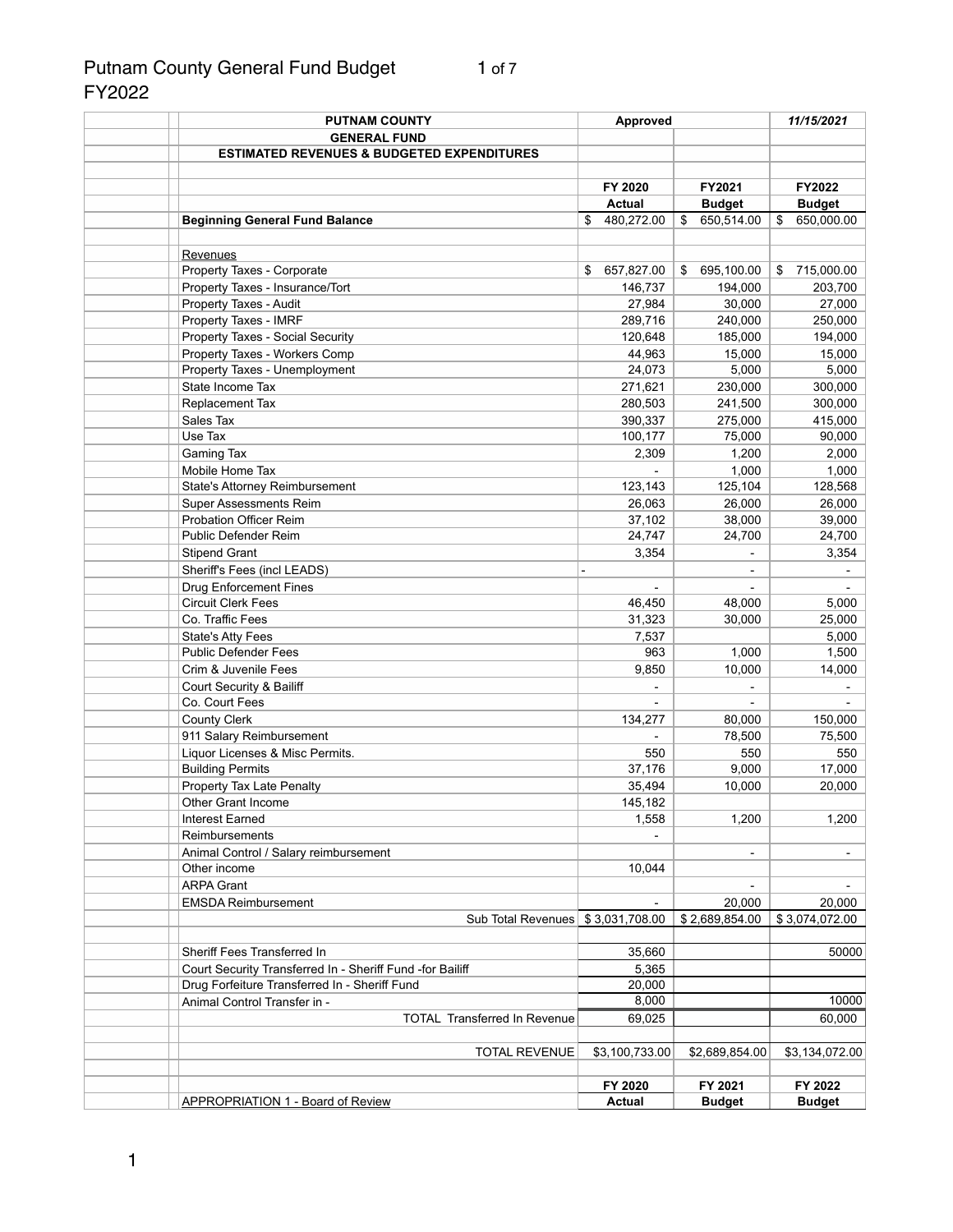# Putnam County General Fund Budget 2 of 7 FY2022

| 001-001-5013 | 1. Salaries                                               | 3,000                    | 3,000   | 3,000   |
|--------------|-----------------------------------------------------------|--------------------------|---------|---------|
| 001-001-5412 | 2. Travel & Outside Meeting Expense                       |                          |         |         |
| 001-001-5154 | 3. Appeals                                                |                          |         |         |
| 001-001-5190 | 4. Education                                              | $\overline{\phantom{a}}$ |         |         |
| 001-001-5161 | 5. Operating Materials & Expenses                         | 131                      | 10,000  | 10,000  |
|              | <b>TOTAL</b>                                              | 3,131                    | 13,000  | 13,000  |
|              |                                                           |                          |         |         |
|              | <b>APPROPRIATION 2 - County Board Members</b>             |                          |         |         |
| 001-002-5337 | 1. Regular Meeting Stipends                               | $\blacksquare$           | 3,000   | 3,000   |
| 001-002-5320 | 2. Outside Meeting Stipends                               |                          |         |         |
| 001-002-5413 | 3. Travel & Telephone Expense                             | 75                       | 1,500   | 2,000   |
| 001-002-5231 | 4. IL Assoc. Member Dues                                  | 650                      | 700     | 1,250   |
| 001-002-5165 | 5. Character Counts                                       |                          |         |         |
| 001-002-5329 | 6. Prairie River Conservancy Dues/NACO Dues               | 450                      | 450     | 450     |
| 001-002-5416 | 7. Youth Program                                          |                          |         |         |
|              | <b>TOTAL</b>                                              | 1,175                    | 5,650   | 6,700   |
|              |                                                           |                          |         |         |
|              | APPROPRIATION 3 - Health Insurance                        |                          |         |         |
| 001-003-5048 | 1. Insurance Premiums                                     | 413,352                  | 457,600 | 475,000 |
|              |                                                           |                          |         |         |
|              |                                                           |                          |         |         |
|              | <b>APPROPRIATION 4 - County Supervisor of Assessments</b> |                          |         |         |
| 001-004-5016 | 1. Salary of Supervisor                                   | 52,127                   | 53,170  | 54,234  |
| 001-004-5020 | 2. Clerical Hire                                          | 29,413                   | 30,668  | 31,282  |
| 001-004-5316 | 3. Operating Materials & Expenses                         | 1,560                    | 1,500   | 1,500   |
| 001-004-5223 | 4. Equipment Purchases & Maintenance                      |                          | 500     | 500     |
| 001-004-5246 | 5. Mapping Maintenance Contract                           |                          |         | 8,000   |
| 001-004-5190 | 6. Education                                              |                          | 500     | 500     |
| 001-004-5035 | 7. Sick Time                                              | 588                      | 584     | 595     |
|              | <b>TOTAL</b>                                              | 83,688                   | 86,922  | 96,611  |
|              |                                                           |                          |         |         |
|              | <b>APPROPRIATION 6 - Courthouse</b>                       |                          |         |         |
| 001-006-5015 | 1. Salary of Building & Grounds Technician                | 39,321                   | 40,804  | 41,621  |
| 001-006-5022 | 2. Other Salaries                                         |                          |         |         |
| 001-006-5223 | 3. Equipment Purchases & Maintenance                      | 9,018                    | 20,000  | 20,000  |
|              | <b>TOTAL</b>                                              | 48,339                   | 60,804  | 61,621  |
|              |                                                           |                          |         |         |
|              | <b>APPROPRIATION 7 - Courts</b>                           |                          |         |         |
| 001-007-5001 | 1. Circuit Clerk's Salary                                 | 49,849                   | 50,348  | 50,852  |
| 001-007-5002 | 2. Clerical Hire                                          | 29,899                   | 30,668  | 31,282  |
| 001-007-5008 | 3. Extra clerical help                                    |                          |         |         |
| 001-007-5316 | 4. Operating Materials & Expenses                         | 135                      | 500     | 500     |
| 001-007-5021 | 5. Court Funded Salaries                                  |                          |         |         |
| 001-007-5023 | 6. In Training Salaries                                   |                          |         |         |
| 001-007-5035 | 7. Sick Time                                              | 281                      | 1,181   | 1,192   |
| 001-007-5175 | 8. Court Mandated Services                                | 353                      | 2,000   | 2,000   |
|              | <b>TOTAL</b>                                              | 80,517                   | 84,697  | 85,826  |
|              |                                                           |                          |         |         |
|              | <b>APPROPRIATION 8 - Election Expense</b>                 |                          |         |         |
| 001-008-5014 | 1. Salary of 40 Judges                                    | 11,175                   | 7,200   | 12,000  |
| 001-008-5024 | 2. Other Salaries                                         |                          |         |         |
| 001-008-5316 | 3. Operating Materials & Expenses                         | 50,761                   | 40,600  | 6,000   |
| 001-008-5223 | 4. Equipment Purchases & Maintenance                      | 20,756                   | 20,800  | 59,000  |
| 001-008-5192 | 5. Election Extra Day/Night Help                          | 16,573                   | 6,000   | 2,000   |
|              | <b>TOTAL</b>                                              | 99,265                   | 74,600  | 79,000  |
|              |                                                           |                          |         |         |
|              | <b>APPROPRIATION 9 - County Clerk</b>                     |                          |         |         |
| 001-009-5004 | 1. County Clerk's Salary                                  | 50,348                   | 50,852  | 51,361  |
| 001-009-5002 | 2. Clerical Hire                                          | 30,806                   | 30,668  | 31,282  |
| 001-009-5008 | 3. Extra Clerical Hire                                    |                          | 10,000  | 16,504  |
| 001-009-5314 | 4. Operating Supplies & Expenses                          | 8,641                    | 6,000   | 6,000   |
|              |                                                           |                          |         |         |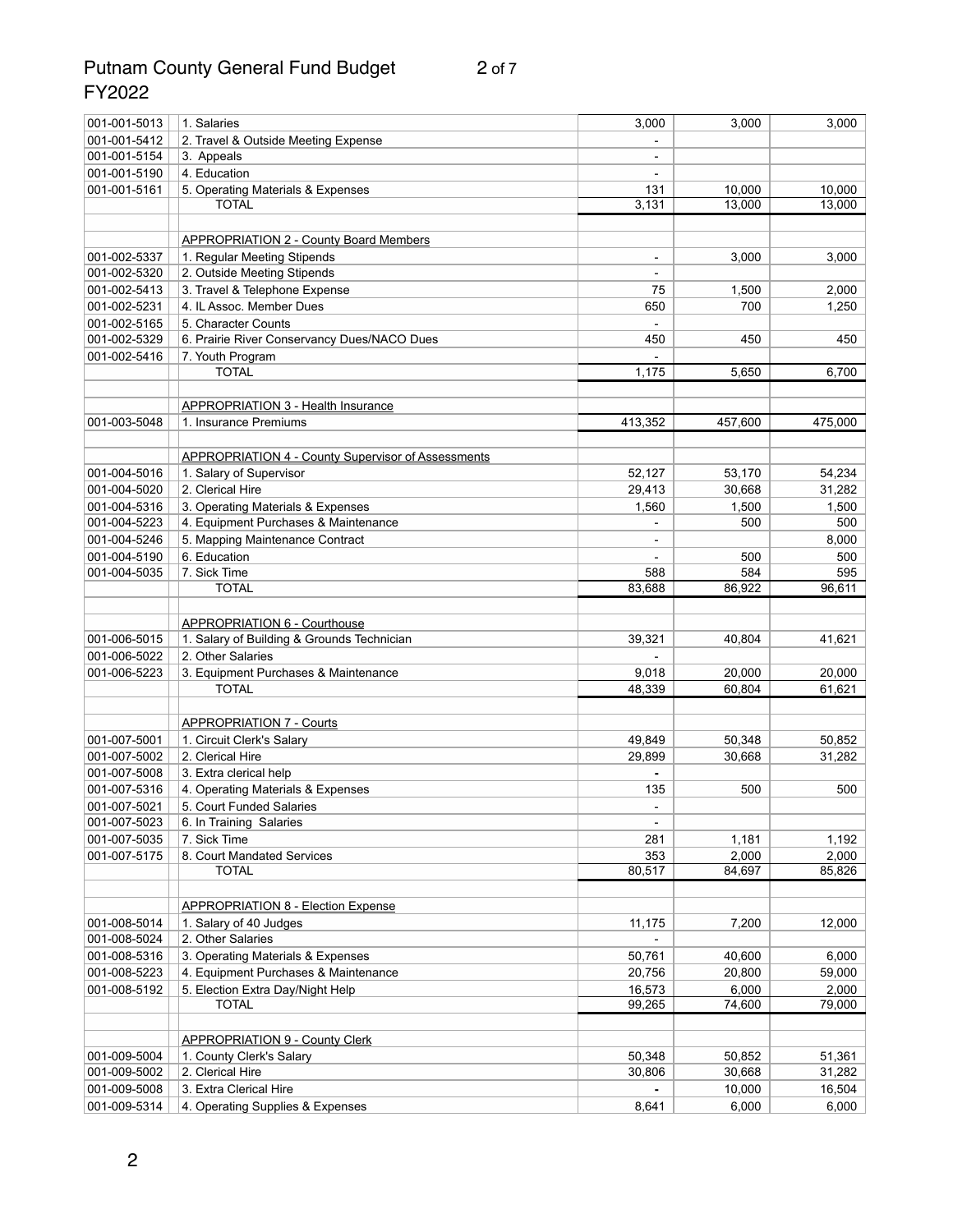## Putnam County General Fund Budget 3 of 7 FY2022

| 001-009-5223 | 5. Equipment Purchases & Maintenance                     | 6,017                    | 2,000   | 14,000  |
|--------------|----------------------------------------------------------|--------------------------|---------|---------|
| 001-009-5184 | 6. Document Conservation                                 |                          |         |         |
| 001-009-5035 | 7. Sick Time                                             | 545                      | 826     | 1,225   |
|              | <b>TOTAL</b>                                             | 96,357                   | 100,346 | 120,372 |
|              |                                                          |                          |         |         |
|              | <b>APPROPRIATION 10 - Sheriff</b>                        |                          |         |         |
| 001-010-5017 | 1. Sheriff's Salary                                      | 69,830                   | 70,521  | 71,226  |
| 001-010-5024 | 2. Other Salaries/O.T.                                   | 375,924                  | 418,200 | 430,260 |
| 001-010-5314 | 3. Operating Materials & Expenses                        | 15,193                   | 48,500  | 48,500  |
| 001-010-5223 | 4. Equipment Purchases & Maintenance                     | 25,420                   | 50,000  | 45,000  |
| 001-010-5240 | 5. LEADS Contract                                        | 3,968                    | 3,970   | 3,970   |
| 001-010-5032 | 6. Bailiff's Wages                                       | 5,243                    | 15,000  | 15,000  |
| 001-010-5308 | 7. New Car Purchase                                      |                          | 37,500  | 37,500  |
| 001-010-5331 | 9. PTI Reimbursement                                     |                          |         |         |
| 001-010-5241 | 10. LEADS Reimbursement                                  |                          |         |         |
| 001-010-5035 | 11. Sick Time                                            | 261                      | 11,000  | 11,200  |
|              | <b>TOTAL</b>                                             | 495,839                  | 654,691 | 662,656 |
|              |                                                          |                          |         |         |
|              | APPROPRIATION 11 - Insurance *                           |                          |         |         |
| 001-011-5330 | 1. Property Damage, Liability Insurance/ Tort            | 55,442                   | 57,000  | 57,000  |
| 001-011-5160 | 2. Bond Insurance                                        |                          | 2,500   | 2,500   |
| 001-011-5045 | 3. Workmen's Compensation Insurance                      | 40,243                   | 15,000  | 30,000  |
| 001-011-5044 | 4. Unemployment Insurance                                | 2,502                    | 5,000   | 5,000   |
|              | <b>TOTAL</b>                                             | 98,187                   | 79,500  | 94,500  |
|              |                                                          |                          |         |         |
|              | <b>APPROPRIATION 12 - Jail</b>                           |                          |         |         |
| 001-012-5182 | 1. Dieting Prisoners                                     | 2,385                    | 6,000   | 6,000   |
| 001-012-5338 | 2. Repairs                                               | 85                       | 12,000  | 12,000  |
| 001-012-5234 | 3. Janitorial Supplies for Jail & Courthouse             | 2,155                    | 4,500   | 4,500   |
| 001-012-5225 | 5. Examination of Prisoners                              | 1,127                    | 12,000  | 10,000  |
| 001-012-5318 |                                                          |                          | 10,000  | 10,000  |
| 001-012-5315 | 6. Out of County Jail Housing Expense<br>7. Jailer Wages |                          | 1,500   | 1,500   |
|              | <b>TOTAL</b>                                             | 5,752                    | 46,000  | 44,000  |
|              |                                                          |                          |         |         |
|              | <b>APPROPRIATION 13 - Jurors</b>                         |                          |         |         |
| 001-013-5235 | 1. Jurors Fees in Circuit Court                          | $\blacksquare$           | 3,000   | 3,000   |
| 001-013-5236 | 2. Jurors Fees in Coroner's Jury                         |                          | 500     | 500     |
| 001-013-5183 | 3. Dieting Jurors                                        |                          | 1,000   | 1,000   |
|              | 4. Investigation & Grand Jury Transcripts                | $\overline{\phantom{a}}$ |         |         |
|              | <b>TOTAL</b>                                             | $\overline{\phantom{a}}$ | 4,500   | 4,500   |
|              |                                                          |                          |         |         |
|              | <b>APPROPRIATION 14 - County Treasurer</b>               |                          |         |         |
| 001-014-5006 | 1. County Treasurer's Salary                             | 50,348                   | 50,852  | 51,361  |
| 001-014-5003 | 2. Clerical Hire                                         | 14,020                   | 25,500  | 26,010  |
| 001-014-5316 | 3. Operating Materials & Expenses                        | 5,652                    | 7,000   | 7,500   |
| 001-014-5223 | 4. Equipment Purchases & Maintenance                     | 1,093                    | 1,500   | 2,000   |
| 001-014-5408 | 5. Tipton Maintenance                                    |                          | 1,200   | 1,200   |
| 001-014-5035 | 6. Sick Time                                             |                          |         | 1,191   |
|              | <b>TOTAL</b>                                             | 71,113                   | 86,052  | 89,262  |
|              |                                                          |                          |         |         |
|              | <b>APPROPRIATION 15 - Revenue Stamps</b>                 |                          |         |         |
| 001-015-5339 | 1. Purchases of Stamps                                   | 39,110                   | 25,000  | 35,000  |
|              |                                                          |                          |         |         |
|              | APPROPRIATION 16 - Death Investigator                    |                          |         |         |
| 001-016-5007 | 1. Salary                                                | 7,000                    | 6,000   | 7,000   |
| 001-016-5156 | 2. Association Dues                                      | 450                      | 500     | 500     |
| 001-016-5191 | 3. Education & Travel Expense                            | 990                      | 2,000   | 2,000   |
| 001-016-5158 | 4. Autopsy                                               | 14,759                   | 15,000  | 15,000  |
| 001-016-5302 | 5. Mileage                                               | 1,942                    | 1,000   | 2,000   |
| 001-016-5221 | 6. Equipment and Supplies                                |                          | 500     | 500     |
|              |                                                          |                          |         |         |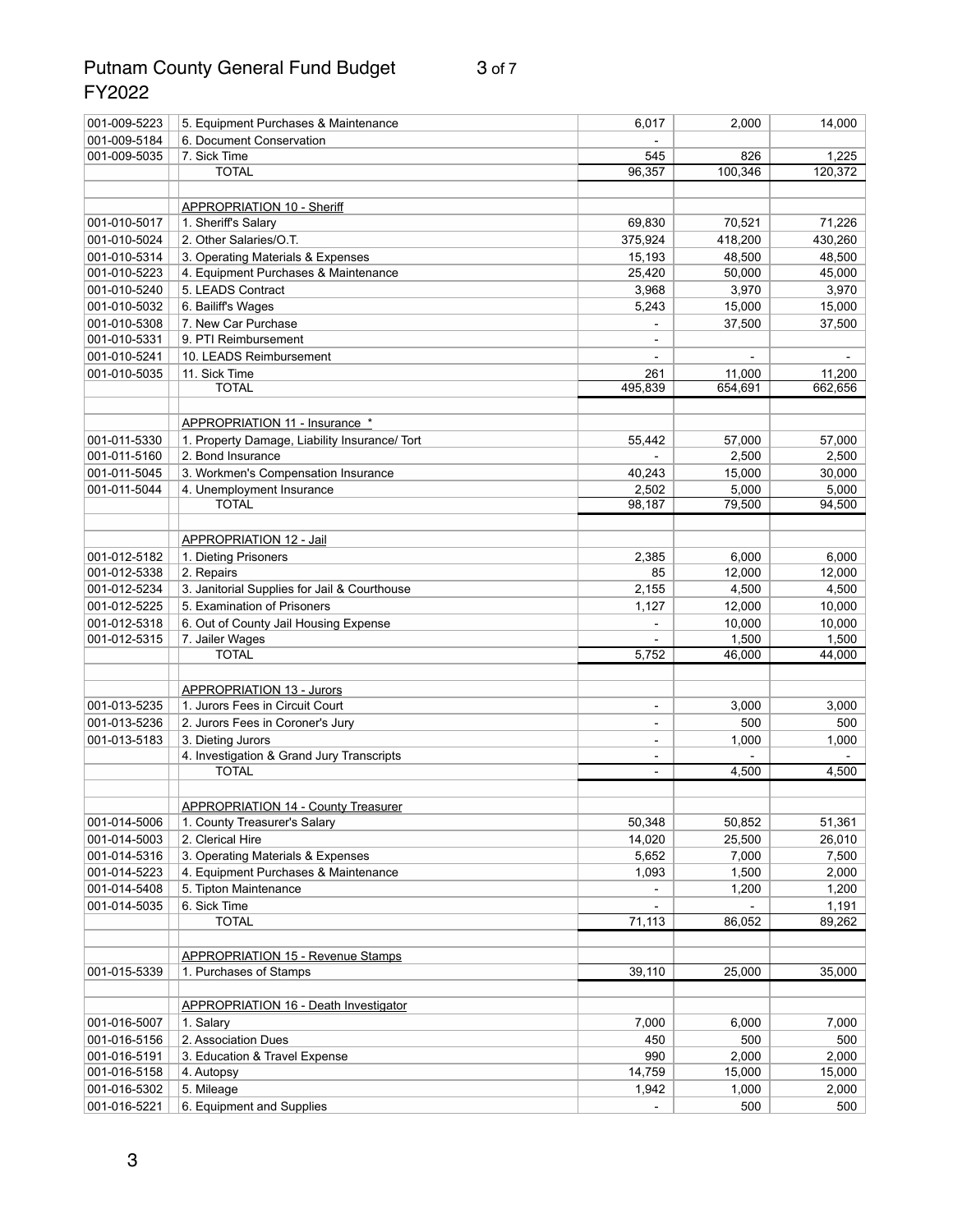## Putnam County General Fund Budget 4 of 7 FY2022

| 001-016-5407                 | 7. Telephone/Pager                                            | 674            | 900        | 900          |
|------------------------------|---------------------------------------------------------------|----------------|------------|--------------|
|                              | <b>TOTAL</b>                                                  | 25,815         | 25,900     | 27,900       |
|                              |                                                               |                |            |              |
|                              | <b>APPROPRIATION 17 - Computer Service</b>                    |                |            |              |
| 001-017-5167                 | 1. Computer Service (Connecting Point) and Web site           | 7,447          | 20,000     | 40,000       |
| 001-017-5179                 | 2. Devnet                                                     | 17,419         | 17,420     | 17,420       |
| 001-017-5181                 | 3. Devnet internet                                            | 1,508          | 1,500      | 1,500        |
| 001-017-5180                 | 4. Devnet cama                                                | 2,284          | 2,284      | 2,284        |
| 001-017-5229                 | 5. GIS web                                                    |                | 3,600      | 3,600        |
|                              | <b>TOTAL</b>                                                  | 28,658         | 44,804     | 64,804       |
|                              |                                                               |                |            |              |
|                              |                                                               |                |            |              |
|                              | <b>APPROPRIATION 18 - State's Attorney</b>                    |                |            |              |
| 001-018-5018<br>001-018-5024 | 1. State's Attorney Salary<br>2. Clerical Hire                | 136,437        | 138,604    | 142,069      |
|                              |                                                               | 31,767         | 35,057     | 35,758       |
| 001-018-5316                 | 3. Operating Materials & Expenses                             | 1,862          | 3,000      | 3,000        |
| 001-018-5223                 | 4. Equipment Purchases & Maintenance                          | 2,504          | 5,000      | 5,000        |
| 001-018-5034                 | 5. Part Time Help                                             |                | 2,000      | 2,000        |
| 001-018-5155                 | 6. Appellate Prosecutor                                       | 2,500          | 3,000      | 3,000        |
| 001-018-5035                 | 7. Sick Time                                                  | 347            | 940        | 959          |
|                              | <b>TOTAL</b>                                                  | 175,417        | 187,601    | 191,786      |
|                              |                                                               |                |            |              |
|                              | <b>APPROPRIATION 19 - Office Supplies</b>                     |                |            |              |
| 001-019-5312                 | 1. Office Supplies                                            | 14,536         | 15,000     | 15,000       |
|                              |                                                               |                |            |              |
|                              | <b>APPROPRIATION 20 - Postage</b>                             |                |            |              |
| 001-020-5326                 | 1. Postage                                                    | 10,873         | 15,000     | 15,000       |
|                              |                                                               |                |            |              |
|                              | APPROPRIATION 21 - Auditor's Fees *                           |                |            |              |
| 001-021-5157                 | 1. Auditor's Fees                                             | 26,000         | 26,000     | 27,000       |
|                              |                                                               |                |            |              |
|                              | <b>APPROPRIATION 22 - ARPA Funds</b>                          |                |            |              |
| 001-022-5050                 | Lost Revenue                                                  | $\blacksquare$ |            |              |
| 001-022-5051                 | <b>Expend to Public Health</b>                                |                |            |              |
| 001-022-5052                 | Infrastructure Water Sewer                                    |                |            |              |
| 001-022-5053                 | <b>Public Asistance</b>                                       |                |            |              |
| 001-022-5054                 | Premium Hazard Pay                                            |                |            |              |
| 001-022-5228                 | <b>General Assistant</b>                                      |                |            |              |
|                              | <b>TOTAL</b>                                                  |                |            |              |
|                              |                                                               |                |            |              |
|                              | <b>APPROPRIATION 24 - Dependent &amp; Delinquent Children</b> |                |            |              |
| 001-024-5177                 | 1. Dependent & Delinquent Children                            |                | 3,000      | 3,000        |
|                              |                                                               |                |            |              |
|                              | <b>APPROPRIATION 25 - Publishing</b>                          |                |            |              |
| 001-025-5414                 | 1. Treasurer                                                  | 960            | 800        | 1,000        |
| 001-025-5171                 | 2. County Clerk                                               | 2,897          | 1,500      | 1,500        |
| 001-025-5401                 |                                                               |                | 9,000      | 3,000        |
|                              | 3. Supervisor of Assessments<br>4. Zoning Officer             |                |            |              |
| 001-025-5421<br>001-025-5332 | 5. Courts                                                     | 23             | 500<br>300 | 100          |
|                              | <b>TOTAL</b>                                                  | 3,880          | 12,100     | 300<br>5,900 |
|                              |                                                               |                |            |              |
|                              |                                                               |                |            |              |
|                              | <b>APPROPRIATION 26 Animal Control</b>                        |                |            |              |
| 001-026-5350                 | 1. Animal Control /Deputy                                     | 9,000          |            | 10,000       |
| 001-026-5152                 | 2. Animal Control Expenses/Tags/ Office expenses              |                |            |              |
|                              | <b>TOTAL</b>                                                  | 9,000          |            | 10,000       |
|                              |                                                               |                |            |              |
|                              | <b>APPROPRIATION 27 - Public Defender</b>                     |                |            |              |
| 001-027-5012                 | 1. Salary                                                     | 37,124         | 37,124     | 37,867       |
| 001-027-5174                 | 2. Court Appointed Attorney Other Than Public Defender        |                | 7,500      | 7,500        |
| 001-027-5316                 | 3. Operating Materials & Expenses                             |                | 200        | 200          |
|                              | <b>TOTAL</b>                                                  | 37,124         | 44,824     | 45,567       |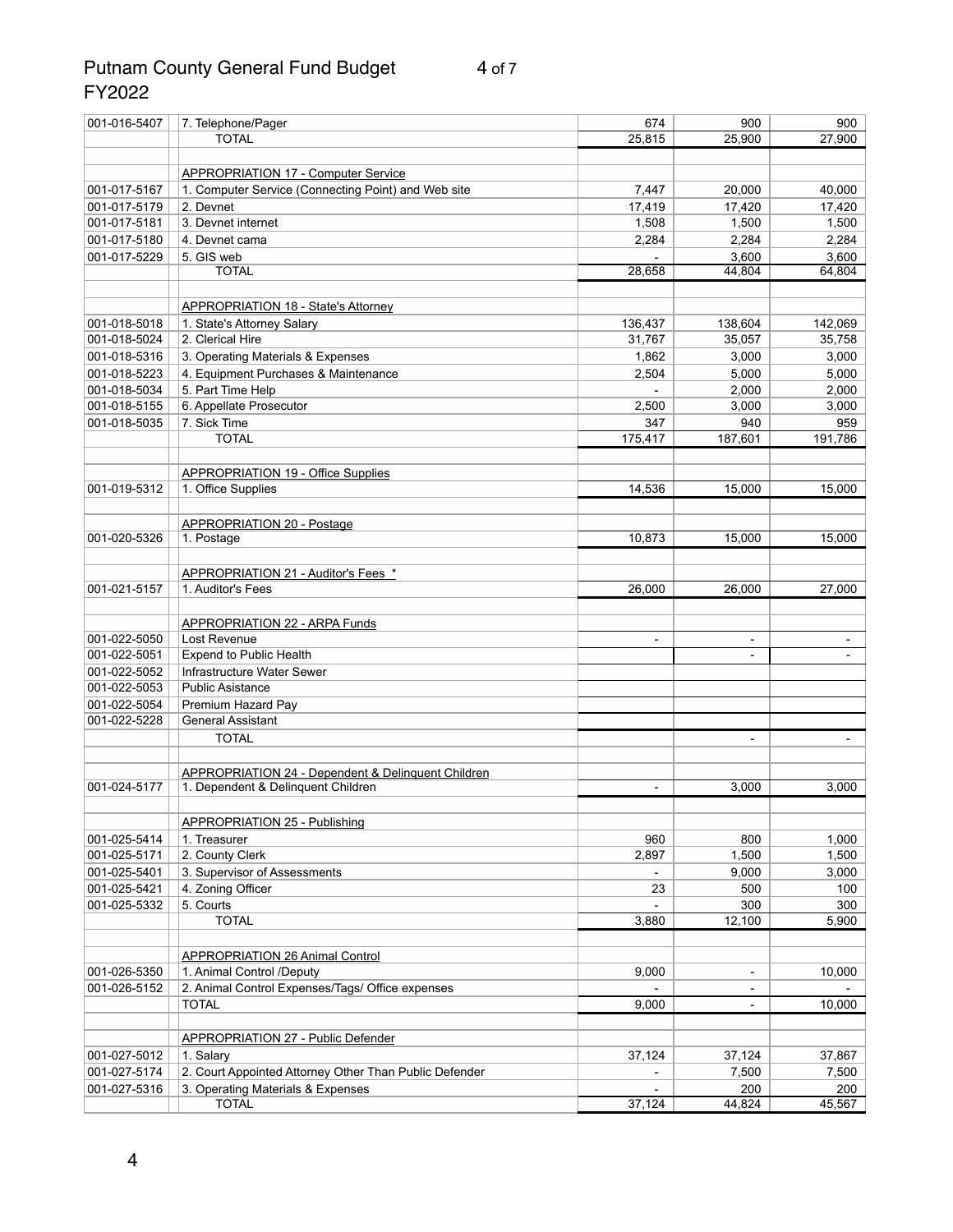## Putnam County General Fund Budget 5 of 7 FY2022

|              | <b>APPROPRIATION 28 - State Mandated Increases</b>                                   |                          |        |        |
|--------------|--------------------------------------------------------------------------------------|--------------------------|--------|--------|
| 001-028-5347 | 1. State's Attorney                                                                  | $\blacksquare$           | 7,000  | 7,000  |
| 001-028-5346 | 2. Public Defender                                                                   |                          | 2,000  | 2,000  |
|              | <b>TOTAL</b>                                                                         |                          | 9,000  | 9,000  |
|              | <b>APPROPRIATION 31 - Contingencies</b>                                              |                          |        |        |
| 001-031-5305 | 1. Miscellaneous Expenses                                                            | 5,730                    | 25,000 | 35,000 |
| 001-027-5422 | 2. Loan interest                                                                     | 5                        | 10,000 |        |
|              | <b>TOTAL</b>                                                                         | 5,735                    | 35,000 | 35,000 |
|              |                                                                                      |                          |        |        |
| 001-032-5244 | APPROPRIATION 32 - Old Neglected Graves & Cemeteries<br>1. Maintenance of Cemeteries | 3,500                    | 5,000  | 5,000  |
|              |                                                                                      |                          |        |        |
|              | <b>APPROPRIATION 33 - Emergency Services</b>                                         |                          |        |        |
| 001-033-5009 | 1. Salary                                                                            | 15,000                   | 15,300 | 15,606 |
| 001-033-5316 | 2. Operating Materials & Expenses                                                    | 268                      | 2,000  | 2,000  |
| 001-033-5333 | 3. Equipment Purchases & Maintenance                                                 | 421                      | 2,500  | 3,000  |
| 001-033-5166 | 4. Communication Expense                                                             | 3,594                    | 6,500  | 6,500  |
| 001-033-5243 | 5. LEPC                                                                              | 7,407                    | 11,000 | 8,000  |
| 001-033-5348 | 6. Storage of Emergency Equipment                                                    |                          |        |        |
| 001-033-5195 | 7. EMA Building Operating Expense/Grants                                             | 7,918                    | 15,000 | 16,000 |
| 001-033-5156 | 8. Association Dues                                                                  | 115                      | 300    | 300    |
| 001-033-5410 | 9. Training                                                                          | 180                      | 2,000  | 3,000  |
| 001-033-5201 | 10. Assistant Coordinator                                                            | 3,533                    | 3,895  | 3,973  |
| 001-033-5200 | <b>11. CERT</b>                                                                      |                          |        |        |
| 001-033-5202 | 12. Disaster Response                                                                | 1,148                    | 2,500  | 2,500  |
|              | 13. Communication Tower/Repeater                                                     |                          |        |        |
|              | <b>TOTAL</b>                                                                         | 39,584                   | 60,995 | 60,879 |
|              | <b>APPROPRIATION 34 - Zoning / Flood Plain Administration</b>                        |                          |        |        |
| 001-034-5019 | 1. Salary                                                                            | 18,819                   | 19,196 | 19,580 |
| 001-034-5316 | 2. Operating Materials & Expenses                                                    | 1,321                    | 2,000  | 3,000  |
| 001-034-5420 | 3. Zoning Comprehensive Plan & updates                                               |                          |        |        |
|              | <b>TOTAL</b>                                                                         | 20,140                   | 21,196 | 22,580 |
|              |                                                                                      |                          |        |        |
|              | APPROPRIATION 35 - 911 Reimbursements                                                |                          |        |        |
| 001-035-5031 | 1. Coordinator                                                                       | $\blacksquare$           | 25,723 | 26,495 |
|              | <b>APPROPRIATION 36 - Law Enforcement Supportive Services</b>                        |                          |        |        |
| 001-036-5403 | 1. Supporting Services-Sheriff                                                       | $\overline{\phantom{a}}$ | 7,500  | 7,500  |
| 001-036-5402 | 2. Supporting Services-State's Attorney                                              | 201                      | 20,000 | 20,000 |
|              | <b>TOTAL</b>                                                                         | 201                      | 27,500 | 27,500 |
|              |                                                                                      |                          |        |        |
|              | <b>APPROPRIATION 37 - Educational Service Region</b>                                 |                          |        |        |
| 001-037-5400 | 1. Superintendent of Educational Service                                             | 14,075                   | 14,075 | 15,201 |
|              | <b>APPROPRIATION 39 - Probation Officer</b>                                          |                          |        |        |
| 001-039-5011 | 1. Salary                                                                            | 38,241                   | 39,388 | 41,358 |
| 001-039-5010 | 2. Part time Clerical Hire                                                           |                          |        |        |
| 001-039-5316 | 3. Operating Materials & Expenses                                                    | 2,040                    | 4,500  | 7,500  |
| 001-039-5223 | 4. Equipment Purchases & Maintenance                                                 |                          |        | 6,000  |
| 001-039-5178 | 5. Detention                                                                         |                          | 17,000 | 17,000 |
| 001-039-5035 | 6. Sick Time                                                                         |                          |        |        |
| 001-039-5410 | 7. Training                                                                          |                          |        |        |
|              | <b>TOTAL</b>                                                                         | 40,281                   | 60,888 | 71,858 |
|              |                                                                                      |                          |        |        |
|              | <b>APPROPRIATION 40 - Legal Fees</b>                                                 |                          |        |        |
| 001-040-5242 | 1. Legal Defense                                                                     |                          | 10,000 | 10,000 |
|              |                                                                                      |                          |        |        |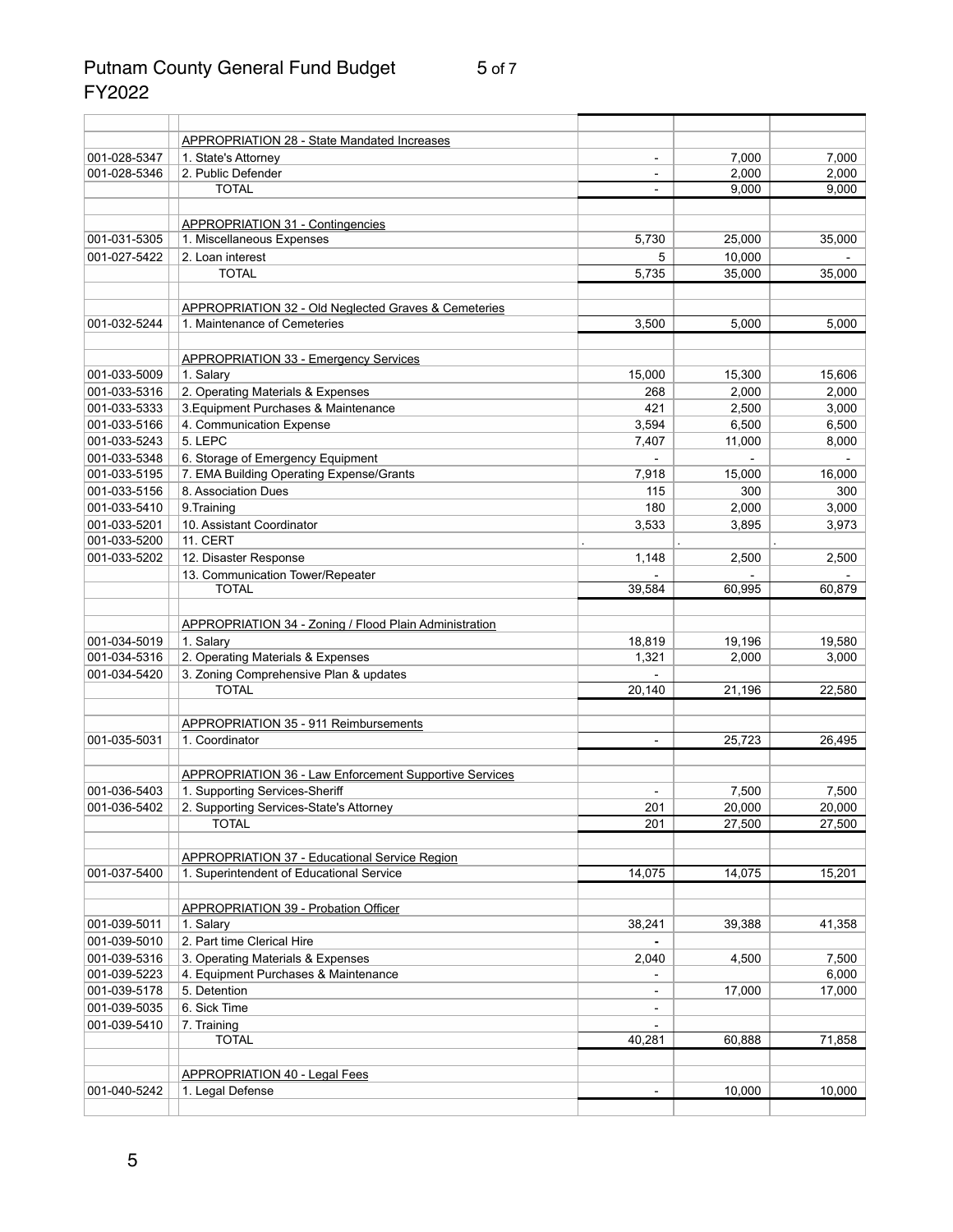## Putnam County General Fund Budget 6 of 7 FY2022

|              | <b>APPROPRIATION 41 - Community Service</b>                   |                              |                |         |
|--------------|---------------------------------------------------------------|------------------------------|----------------|---------|
| 001-041-5227 | 1. Gateway                                                    | $\qquad \qquad \blacksquare$ |                |         |
| 001-041-5342 | 2. Senior Center                                              | $\qquad \qquad$              |                |         |
| 001-041-5334 | 3. Putnam County Connection                                   |                              |                |         |
|              | 5. IDOT Transportation Grant                                  | $\qquad \qquad \blacksquare$ |                |         |
| 001-041-5151 | 6. Ambulance contract                                         | $\qquad \qquad \blacksquare$ |                |         |
|              | <b>TOTAL</b>                                                  | $\qquad \qquad \blacksquare$ | $\blacksquare$ |         |
|              |                                                               |                              |                |         |
|              | <b>APPROPRIATION 43 - Council of Governments</b>              |                              |                |         |
| 001-043-5301 | 1. Membership                                                 | 729                          | 1,000          | 1,000   |
| 001-043-5345 | 2. Solid Waste Management                                     | 2,532                        | 1,500          | 1,500   |
| 001-043-5150 | 3. Five County Economic Management                            |                              | 1,000          | 1,000   |
| 001-043-5423 | 4. Administered Grants                                        |                              | 18,000         | 18,000  |
|              | <b>TOTAL</b>                                                  | 3,261                        | 21,500         | 21,500  |
|              |                                                               |                              |                |         |
|              | <b>APPROPRIATION 44 - Youth Service</b>                       |                              |                |         |
| 001-044-5247 | 1. Marshall Putnam Youth Service                              | $\overline{\phantom{a}}$     |                |         |
|              |                                                               |                              |                |         |
|              | <b>APPROPRIATION 45 - Economic Development</b>                |                              |                |         |
| 001-045-5209 | 1. Enterprise Zone Administration                             | 434                          | 500            | 500     |
|              | 2. Resources Conservation Development Area                    |                              |                |         |
| 001-045-5172 | 3. County Development                                         | 2,286                        | 9,000          | 9,000   |
| 001-045-5189 | 4. Economic Incentive Rebate                                  | 84,641                       | 200,000        | 200,000 |
| 001-045-5233 | 5. IVAC Dues                                                  |                              |                |         |
|              | <b>TOTAL</b>                                                  | 87,361                       | 209,500        | 209,500 |
|              |                                                               |                              |                |         |
|              | <b>APPROPRIATION 46 - Law Library</b>                         |                              |                |         |
| 001-046-5237 | 1. Law Library/County Share                                   | 3,875                        | 5,000          | 5,000   |
|              |                                                               |                              |                |         |
|              | <b>APPROPRIATION 47 - Sheriff's Office Radio Operators</b>    |                              |                |         |
| 001-047-5025 | 1. Salaries                                                   | 122,829                      | 201,910        | 222,360 |
| 001-047-5316 | 2. Operating Materials & Expenses                             |                              | 1,500          | 1,500   |
| 001-047-5411 | 3. Training-New Dispatchers                                   |                              | 5,000          | 5,000   |
| 001-047-5029 | 4. Salaries-911 Reimbursement (included in salaries)          | $\blacksquare$               |                |         |
| 001-047-5028 | 5. Salaries-Sick Time                                         | 3,987                        | 4,128          | 4,545   |
|              | <b>TOTAL</b>                                                  | 126,816                      | 212,538        | 233,405 |
|              |                                                               |                              |                |         |
|              | <b>APPROPRIATION 48 - Building Complex</b>                    |                              |                |         |
| 001-048-5415 |                                                               | 40,306                       | 50,000         | 50,000  |
| 001-048-5193 | 1. Utilities and Telephone<br>2. Elevator Maintenance         | 6,557                        | 8,000          | 8,000   |
|              | <b>TOTAL</b>                                                  | 46,863                       | 58,000         | 58,000  |
|              |                                                               |                              |                |         |
|              |                                                               |                              |                |         |
| 001-049-5027 | <b>APPROPRIATION 49 - Sheriff's Community Protection Fund</b> | 7,825                        | 13,200         | 60,000  |
| 001-049-5404 | 1. Salaries for Community Patrols<br>2. Task Force Grant      | 70,314                       | 67,016         | 69,691  |
|              | <b>TOTAL</b>                                                  | 78,139                       | 80,216         | 129,691 |
|              |                                                               |                              |                |         |
|              | APPROPRIATION 50 - IMRF & Social Security *                   |                              |                |         |
| 001-050-5049 | 1. Illinois Municpal Retirement Fund                          |                              |                |         |
|              |                                                               | 199,073                      | 230,000        | 250,000 |
| 001-050-5043 | 2. Social Security & Medicare Tax<br><b>TOTAL</b>             | 114,095                      | 125,000        | 185,000 |
|              |                                                               | 313,168                      | 355,000        | 435,000 |
|              |                                                               |                              |                |         |
|              | <b>APPROPRIATION 51-County Safety Officer</b>                 |                              |                |         |
| 001-051-5039 | 1. Salary                                                     | 4,500                        | 5,500          | 7,000   |
|              |                                                               |                              |                |         |
|              | APPROPRIATION 52-Capital Projects Fund**                      |                              |                |         |
| 001-052-5169 | 1. Construction and Repairs                                   | -                            |                |         |
| 001-052-5317 | 2. Other Expenses                                             | $\qquad \qquad$              |                |         |
|              | 3. Payment on Debt Certificates                               |                              |                |         |
|              | <b>TOTAL</b>                                                  |                              |                |         |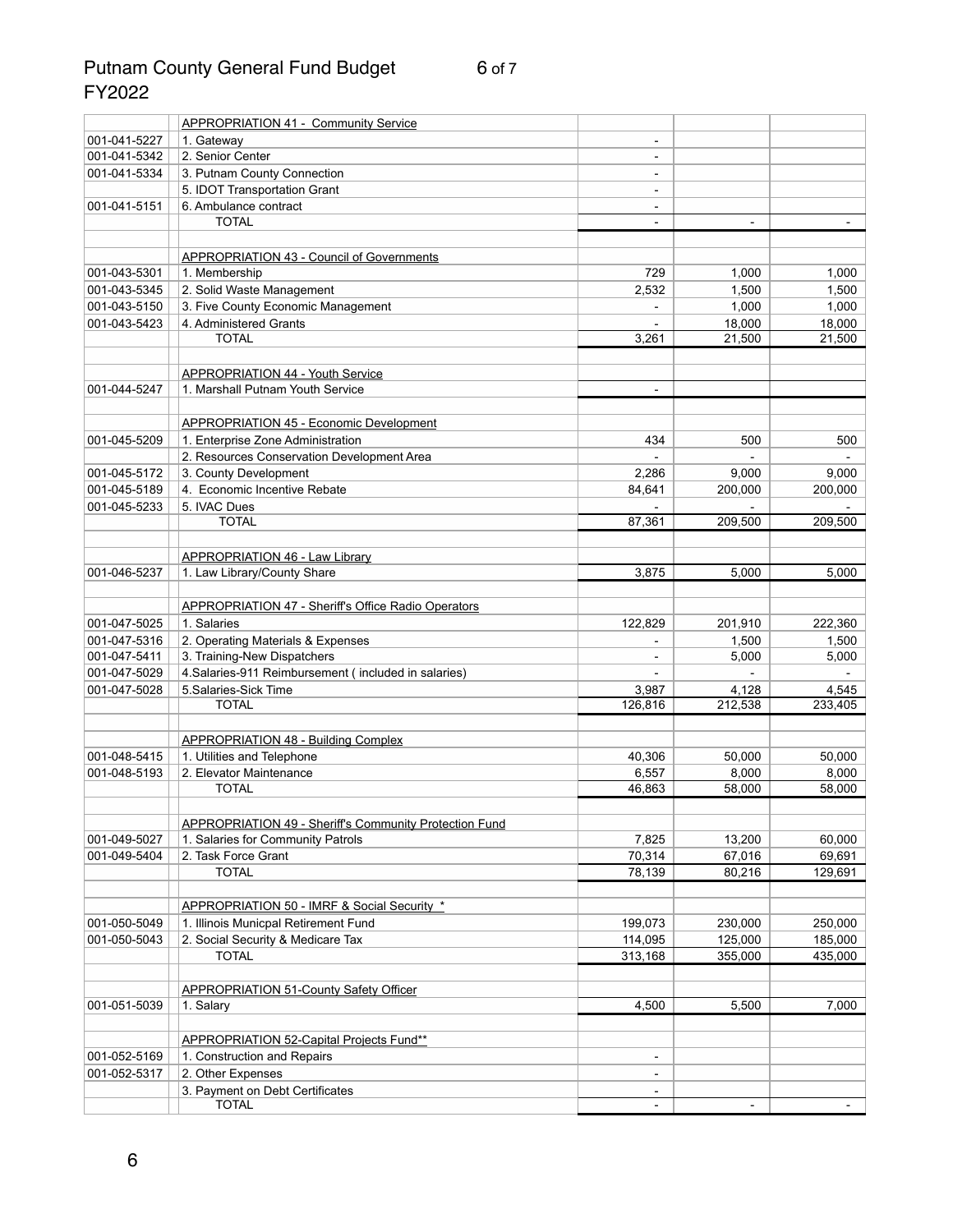# Putnam County General Fund Budget 7 of 7 FY2022

|              | <b>Appropriation 54 - EMA Building</b>                   |           |                          |            |
|--------------|----------------------------------------------------------|-----------|--------------------------|------------|
| 001-054-5194 | 1. Construction (1)                                      |           |                          |            |
|              |                                                          |           |                          |            |
|              | <b>TOTAL GENERAL FUND (Corporate)</b>                    | 2,217,272 | 2,909,722                | 3,100,114  |
|              |                                                          |           |                          |            |
|              | * TOTAL GENERAL FUND (Special Levies)                    | 437,355   | 460,500                  | 556,500    |
|              | (Insurance, Audit, IMRF, SocSec)                         |           |                          |            |
|              |                                                          |           |                          |            |
|              | **TOTAL CAPITAL PROJECTS FUND                            |           | $\overline{\phantom{a}}$ |            |
|              |                                                          |           |                          |            |
|              | TOTAL GENERAL FUND EXPENDITURES (AII)                    | 2,654,627 | 3,370,222                | 3,656,614  |
|              |                                                          |           |                          |            |
|              | Transfers In (Out)                                       | 67,693    |                          |            |
|              |                                                          |           |                          |            |
|              | <b>Excess (Deficiency) Of Revenues Over Expenditures</b> | 444,774   | (680, 368)               | (582, 542) |
|              |                                                          |           |                          |            |
|              | <b>Ending Fund Balance</b>                               | 925,046   | (29, 854)                | 67,458     |
|              |                                                          |           |                          |            |
|              |                                                          |           |                          |            |
|              |                                                          |           |                          |            |
|              |                                                          |           |                          |            |
|              |                                                          |           |                          |            |
|              |                                                          |           |                          |            |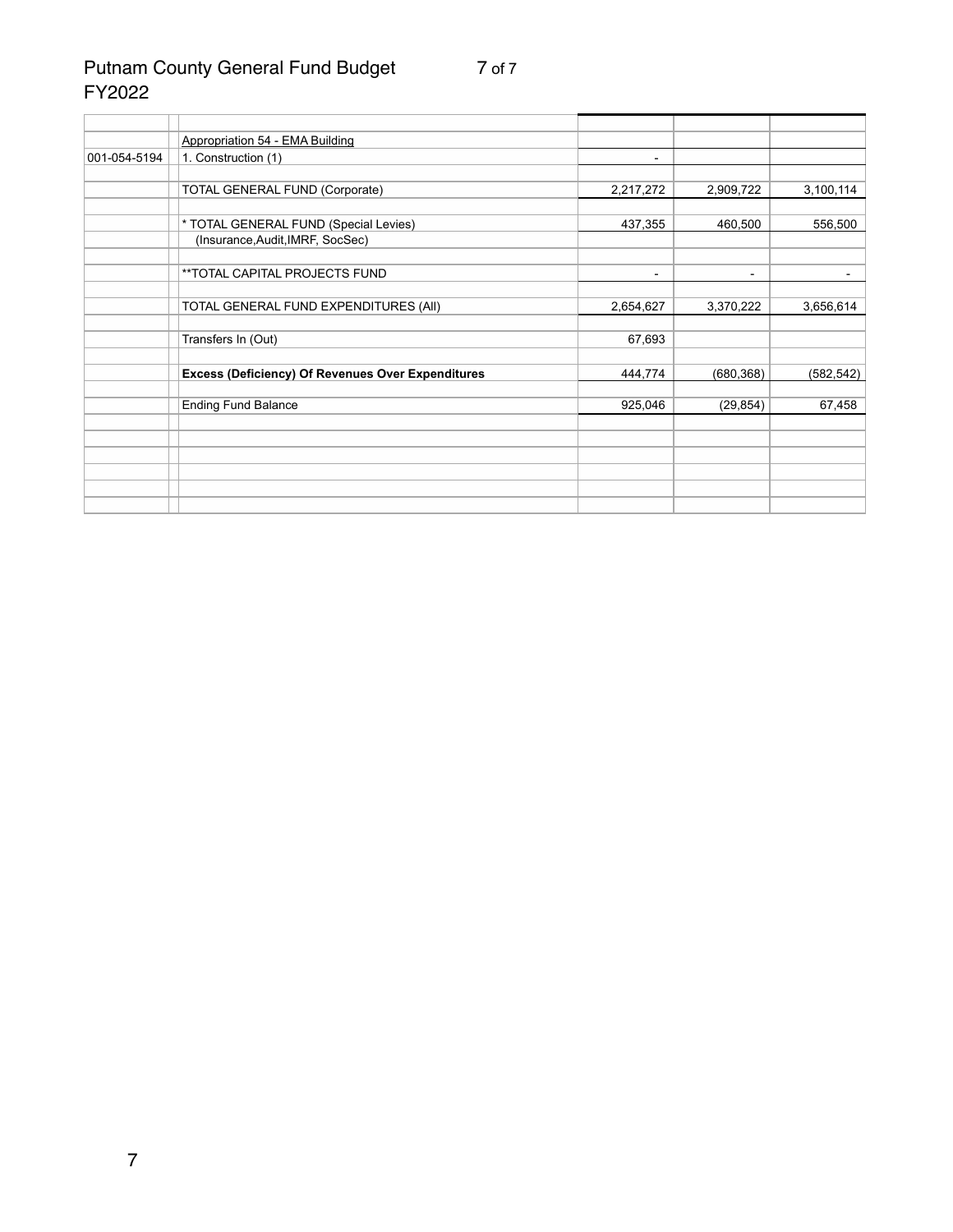#### Putnam County Genral Fund Budget 1 of 3 FY2022

|              | <b>PUTNAM COUNTY</b> |                                                          | <b>Approved</b> |               | 11/15/2021    |  |
|--------------|----------------------|----------------------------------------------------------|-----------------|---------------|---------------|--|
|              |                      | <b>SPECIAL REVENUE FUNDS</b>                             |                 |               |               |  |
|              |                      | <b>ESTIMATED REVENUES &amp; BUDGETED EXPENDITURES</b>    |                 |               |               |  |
|              |                      |                                                          |                 |               |               |  |
|              |                      |                                                          | FY 2020         | FY 2021       | FY 2022       |  |
|              |                      |                                                          | <b>Actual</b>   |               |               |  |
|              |                      |                                                          |                 | <b>Budget</b> | <b>Budget</b> |  |
|              |                      |                                                          |                 |               |               |  |
|              |                      | <b>APPROPRIATION 5 - County Highway Fund</b>             |                 |               |               |  |
|              |                      | <b>Beginning Fund Balance</b><br><b>Revenues</b>         | 58,955          | 62,377        | 135,871       |  |
|              |                      |                                                          |                 |               |               |  |
|              |                      | <b>Property Taxes</b>                                    | 177,791         | 187,800       | 195,621       |  |
|              |                      | Reimbursements                                           | 50              |               |               |  |
|              |                      | <b>Engineering Fees</b>                                  |                 |               |               |  |
|              |                      | Miscellaneous Receipts                                   | 10,497          |               | 20,000        |  |
|              |                      | Reimbursement from MFT Fund                              | 90,000          | 80,000        | 100,000       |  |
|              |                      | <b>Interest Earned</b>                                   | 50              |               |               |  |
|              |                      | <b>Total Revenues</b>                                    | 278,388         | 267,800       | 315,621       |  |
|              |                      | <b>Expenditures</b>                                      |                 |               |               |  |
| 002-005-5168 |                      | 1. Construction & Maintenance of County Roads            | 17,000          | 21,000        | 15,000        |  |
| 002-005-5211 |                      | 2. Equipment Purchase/Building and Grounds               |                 | 1,500         | 80,000        |  |
| 002-005-5224 |                      | 3. Equipment Repairs                                     | 10,000          | 18,000        | 19,000        |  |
| 002-005-5322 |                      | 4. Parts and Shop Supplies                               | 13,000          | 12,000        | 12,000        |  |
| 002-005-5226 |                      | 5. Fuel, Lubricant, Oil                                  | 8,000           | 13,000        | 15,000        |  |
| 002-005-5036 |                      | 6. Weather related O.T.                                  | 5,000           | 12,000        | 13,000        |  |
| 002-005-5033 |                      | 7. Maintenance Wages                                     | 120,000         | 125,000       | 127,500       |  |
| 002-005-5026 |                      | 8. Salaries of Secretary/Bookkeeper                      | 13,250          | 13,515        | 14,473        |  |
| 002-005-5344 |                      | 9. Shop Phones & Utilities                               | 12,000          | 15,000        | 15,000        |  |
| 002-005-5309 |                      | 10. Office Expense Reimbursement to Marshall Co.         | 15,000          | 15,000        | 15,000        |  |
| 002-005-5303 |                      | 11. Mileage Expense and Travel                           | 250             | 500           | 500           |  |
| 002-005-5304 |                      | 12. Misc., CDL Alcohol & Drug Testing                    | 700             | 2,000         | 2,000         |  |
|              |                      | <b>Transfers</b>                                         |                 |               |               |  |
|              |                      | <b>Total Expenditures</b>                                | 214,200         | 248,515       |               |  |
|              |                      |                                                          |                 |               | 328,473       |  |
|              |                      |                                                          |                 |               |               |  |
|              |                      | <b>Excess (Deficiency) Of Revenues Over Expenditures</b> | 64,188          | 19,285        | (12, 852)     |  |
|              |                      |                                                          |                 |               |               |  |
|              |                      | <b>Ending Fund Balance</b>                               | 123,143         | 81,662        | 123,019       |  |
|              |                      |                                                          |                 |               |               |  |
|              |                      | <b>APPROPRIATION 53 - County MFT</b>                     |                 |               |               |  |
|              |                      | <b>Beginning Fund Balance</b>                            | 276,029         | 348,503       | 288,849       |  |
|              |                      | <b>Revenues</b>                                          |                 |               |               |  |
|              |                      | Motor Fuel Tax                                           | 168,859         | 175,000       | 175,000       |  |
|              |                      | <b>State Grants</b>                                      | 347,959         | 180,000       | 180,000       |  |
|              |                      | Reimbursements                                           |                 | 10,000        | 10,000        |  |
|              |                      | <b>Interest Earned</b>                                   | 2,000           | 1,000         | 500           |  |
|              |                      | <b>Transfers</b>                                         |                 |               |               |  |
|              |                      | <b>Total Revenues</b>                                    | 518,818         | 366,000       | 365,500       |  |
|              |                      | <b>Expenditures</b>                                      |                 |               |               |  |
| 002-053-5340 |                      | 1. Roads                                                 | 110,129         | 111,000       | 310,000       |  |
| 002-053-5005 |                      | 2. County Engineer's Salary                              | 39,923          | 40,721        | 41,943        |  |
| 002-053-5033 |                      | 3. Maintenance Wages                                     |                 |               |               |  |
| 002-053-5341 |                      | 4. Salt Shed                                             |                 |               |               |  |
| 002-053-5176 |                      | 5. Salt                                                  | 46,856          | 40,000        | 40,000        |  |
| 002-053-5324 |                      | 6. Equipment Reimbursement to Highway Fund               | 90,000          | 100,000       | 100,000       |  |
|              |                      | <b>Total Expenditures</b>                                | 286,908         | 291,721       | 491,943       |  |
|              |                      |                                                          |                 |               |               |  |
|              |                      | <b>Excess (Deficiency) Of Revenues Over Expenditures</b> | 231,910         | 74,279        | (126, 443)    |  |
|              |                      |                                                          |                 |               |               |  |
|              |                      |                                                          |                 |               |               |  |
|              |                      | <b>Ending Fund Balance</b>                               | 507,939         | 422,782       | 162,406       |  |
|              |                      |                                                          |                 |               |               |  |
|              |                      | <b>APPROPRIATION 30 - County Bridge Fund</b>             |                 |               |               |  |
|              |                      | <b>Beginning Fund Balance</b>                            | 708,686         | 614,850       | 665,801       |  |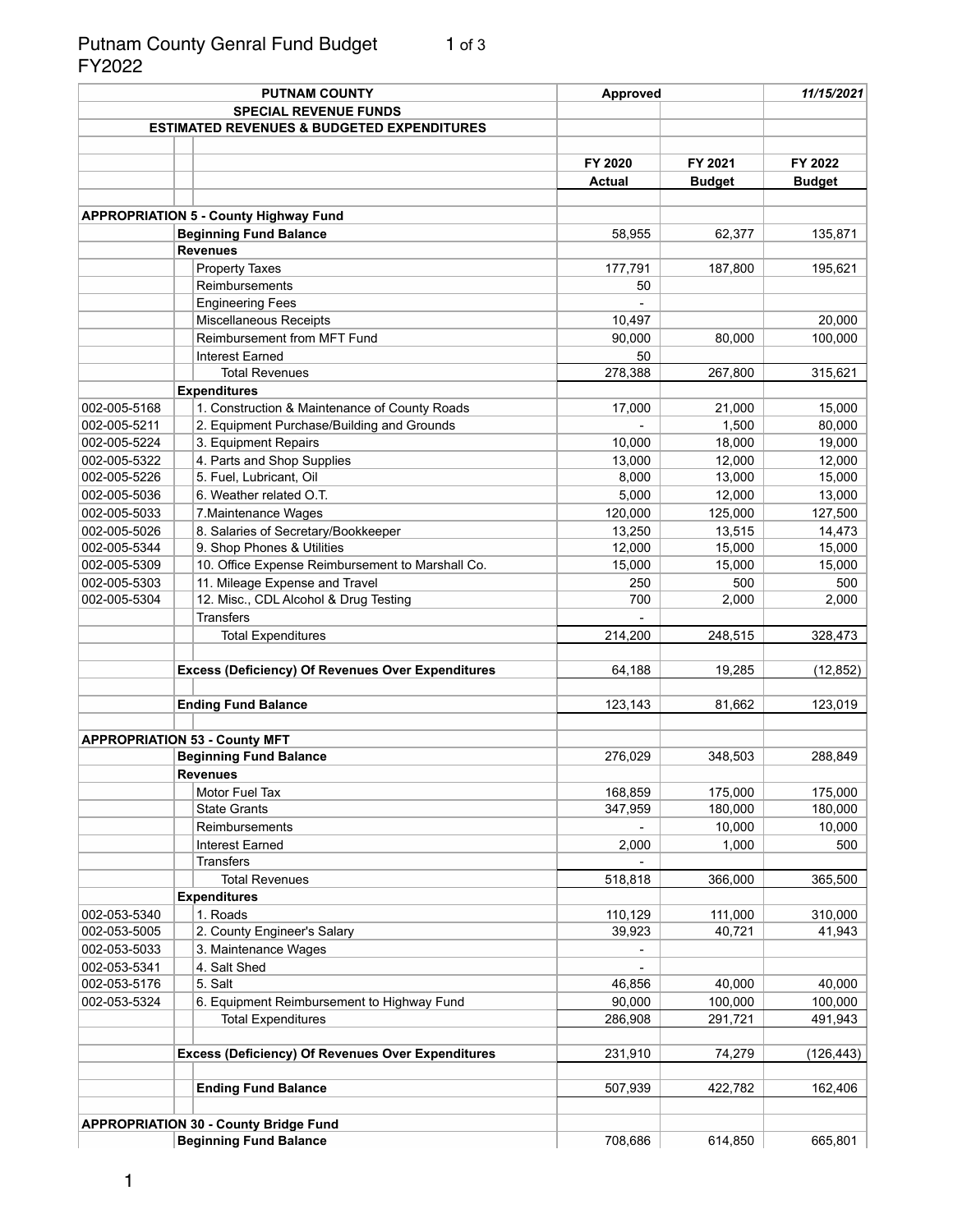#### Putnam County Genral Fund Budget 2 of 3 FY2022

|              | <b>Revenues</b>                                             |            |            |            |
|--------------|-------------------------------------------------------------|------------|------------|------------|
|              | <b>Property Taxes</b>                                       | 88,895     | 93,900     | 97,811     |
|              | <b>Interest Earned</b>                                      | 963        | 800        | 800        |
|              | <b>Township Reimbursements</b>                              |            |            |            |
|              | <b>Transfer from Senate Bill</b>                            | 41,968     | 183,000    | 278,000    |
|              | <b>Other Municipality Reimbursement</b>                     | 7,105      |            |            |
|              | <b>Total Revenues</b>                                       | 138,931    | 277,700    | 376,611    |
|              | <b>Expenditures</b>                                         |            |            |            |
| 004-030-5188 | 1. Drainage Structures on County Highway                    | 23,580     | 100,000    | 146,000    |
| 004-030-5185 | 2. Drainage Structures ALL Township                         |            | 450,000    | 540,000    |
| 004-030-5203 | 3. Emergency Repair/Replacement                             |            | 5,000      | 5,000      |
| 004-030-5206 | 4. Engineering for Special Bridge/Drainage Projects         | 26,400     | 10,000     | 20,000     |
|              | <b>Total Expenditures</b>                                   | 49,980     | 565,000    | 711,000    |
|              |                                                             |            |            |            |
|              | <b>Excess (Deficiency) Of Revenues Over Expenditures</b>    | 88,951     | (287, 300) | (334, 389) |
|              |                                                             |            |            |            |
|              | <b>Ending Fund Balance</b>                                  | 797,637    | 327,550    | 331,412    |
|              |                                                             |            |            |            |
|              |                                                             |            |            |            |
|              | <b>APPROPRIATION 23 - Fed Aid Matching Fund</b>             |            |            |            |
|              | <b>Beginning Fund Balance</b>                               | 333,876    | 166,376    | 112,102    |
|              | <b>Revenues</b>                                             |            |            |            |
|              | <b>Property Taxes</b>                                       | 73,943     | 93,900     | 97,811     |
|              | Grant Income                                                |            | 70,000     | 70,000     |
|              | <b>Interest Earned</b>                                      | 711        | 500        | 500        |
|              | <b>Total Revenues</b>                                       | 74,654     | 164,400    | 168,311    |
|              | <b>Expenditures</b>                                         |            |            |            |
| 003-023-5249 | 1. Matching Federal Aid Projects                            |            |            |            |
| 003-023-5248 | 2. Matching County Motor Fuel Tax Projects                  | 37,224     | 50,000     | 200,000    |
| 003-023-5328 | 3. Power Plant RD                                           |            |            |            |
| 003-023-5319 | 4. Outside Engineering and Surveying                        | 172,872    | 61,000     | 61,000     |
| 003-023-5162 | 5. Bottom Rd Bridge construction                            | 24,570     | 140,000    |            |
|              | <b>Transfers</b>                                            |            |            |            |
|              | <b>Total Expenditures</b>                                   | 234,666    | 251,000    | 261,000    |
|              | <b>Excess (Deficiency) Of Revenues Over Expenditures</b>    | (160, 012) | (86, 600)  | (92, 689)  |
|              |                                                             |            |            |            |
|              | <b>Ending Fund Balance</b>                                  | 173,864    | 79,776     | 19,413     |
|              | <b>APPROPRIATION 26 - Animal Control Fund</b>               |            |            |            |
|              | <b>Beginning Fund Balance</b>                               | 300        |            | 15,000     |
|              | <b>Revenues</b>                                             |            |            |            |
|              | <b>Fines and Fees</b>                                       | 10,000     | 20,000     | 24,000     |
|              | <b>General Fund Subsidy</b>                                 |            | 9,000      |            |
|              | <b>Total Revenues</b>                                       | 10,000     | 29,000     |            |
|              |                                                             |            |            | 24,000     |
|              | <b>Expenditures</b>                                         |            |            |            |
|              | <b>Administrative Service Fees</b><br><b>Other Salaries</b> | 8,000      | 9,000      | 10,000     |
|              |                                                             | 2,500      |            |            |
|              | Office Expense/Animal control expense/Tag expense           | 2,500      | 3,000      | 3,000      |
|              | Vet Consultation and housing                                | 5,000      | 2,000      | 2,000      |
|              | <b>Total Expenditures</b>                                   | 18,000     | 14,000     | 15,000     |
|              | <b>Excess (Deficiency) Of Revenues Over Expenditures</b>    | (8,000)    | 15,000     | 9,000      |
|              |                                                             |            |            |            |
|              | <b>Ending Fund Balance</b>                                  | (7,700)    | 15,000     | 24,000     |
|              | <b>APPROPRIATION 29 - Health Fund</b>                       |            |            |            |
|              | <b>Beginning Fund Balance</b>                               | 47,000     | 53,623     | 53,623     |
|              | <b>Revenues</b>                                             |            |            |            |
|              | <b>Property Taxes</b>                                       | 24,644     | 26,000     | 27,300     |